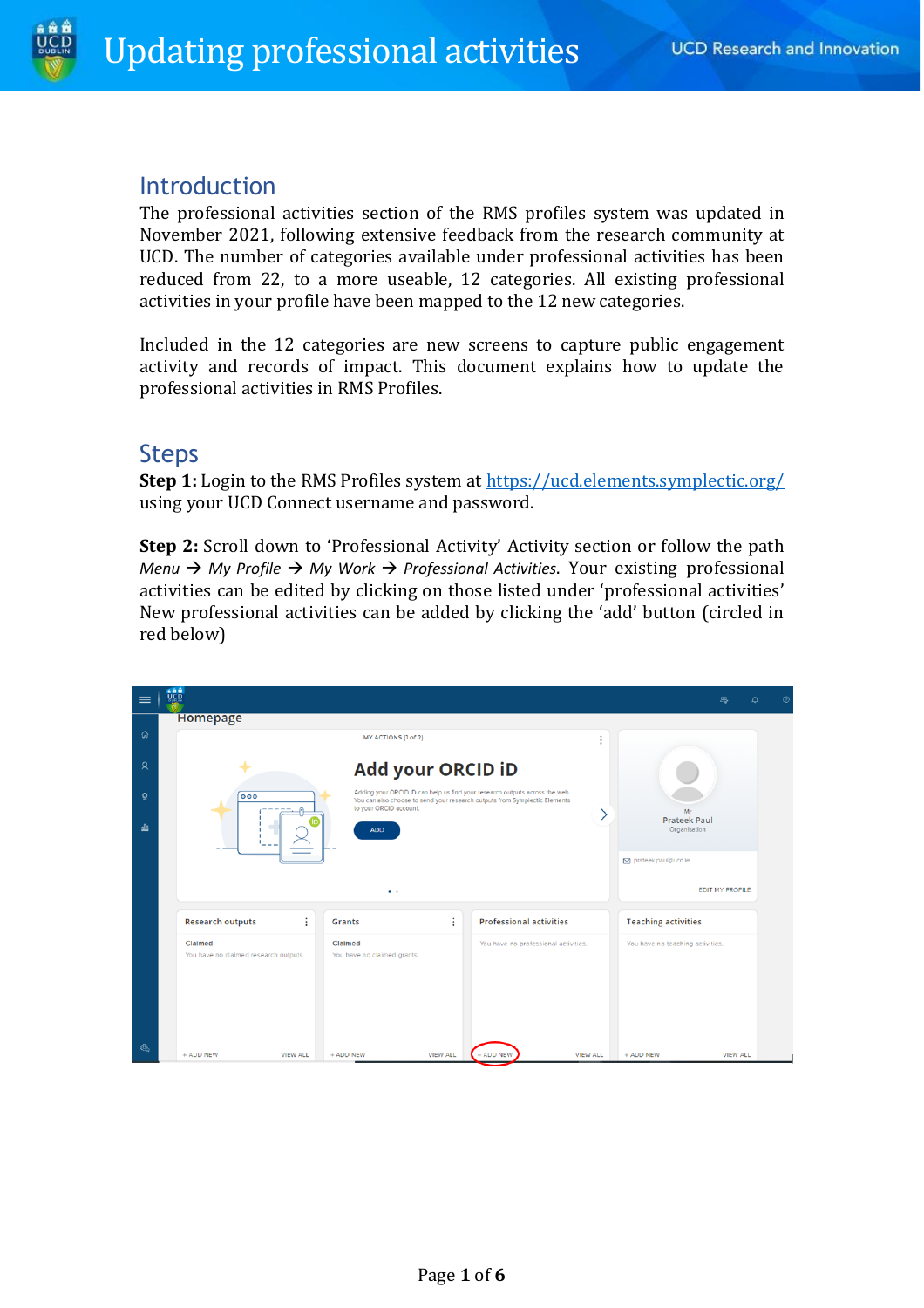

**Step 3:** When adding a new professional activity, choose from the following options:

|                               | Δ                                       |                                   |                                             |
|-------------------------------|-----------------------------------------|-----------------------------------|---------------------------------------------|
|                               |                                         | Select professional activity type |                                             |
| Association                   | Public Engagement Activity              | Broadcast / text interview        | Committee membership                        |
| Consulting / Advisory         | Event administration /<br>participation | Grant application assessment      | Journal/Series Edited                       |
| Personal award, prize, honour | Reviewing / refereeing                  | Record of Impact                  | Continuing Education and<br>Training Record |

## Adding a public engagement activity

Click on 'public engagement activity' from the menu in Step 3. Fill out the mandatory fields marked with a red asterisk and click save when finished editing.

|    | 音音管<br>ucp                     |                                                                                                        |   |
|----|--------------------------------|--------------------------------------------------------------------------------------------------------|---|
| ⋒  | Add public engagement activity |                                                                                                        |   |
| Q  |                                | Information entered on this form is discoverable by other users of the professional activities module. |   |
| ŏ  |                                | <b>Essential Information</b>                                                                           |   |
| dù | * Name                         |                                                                                                        |   |
|    | Type                           | [None]<br>v                                                                                            |   |
|    | Type if Other                  |                                                                                                        |   |
|    | Description                    |                                                                                                        | ĥ |
|    | Start date                     | 巤                                                                                                      |   |
|    | End date                       | 巤                                                                                                      |   |
|    | <b>Contributors</b>            | R Paul, Prateek<br>edit 命                                                                              |   |
|    |                                | Add another person                                                                                     |   |
|    | No. of Participants            |                                                                                                        |   |
|    | <b>Target participants</b>     |                                                                                                        | ĥ |
| මූ | <b>Constitution</b>            |                                                                                                        |   |

Page **2** of **6**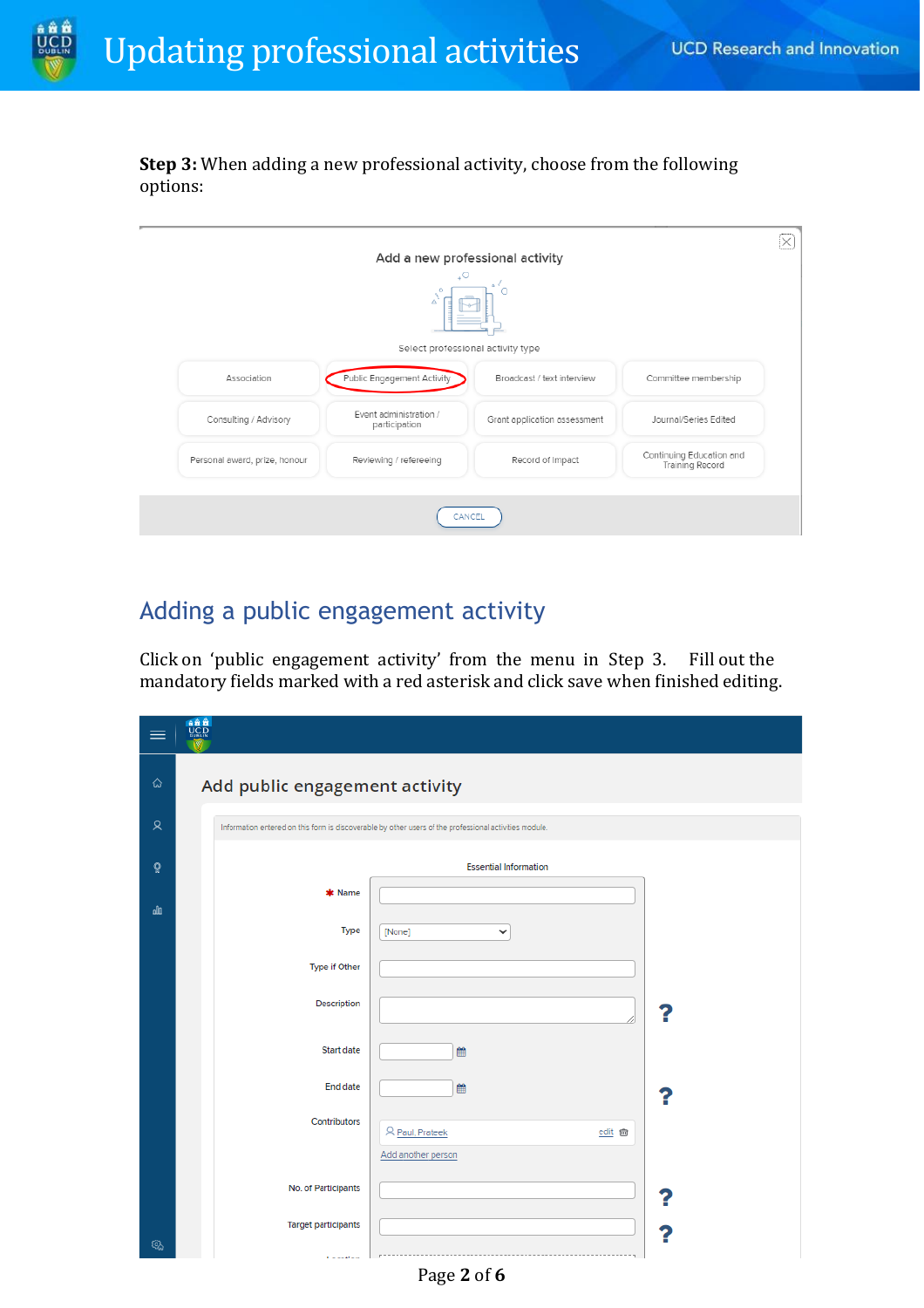# Adding a record of impact

Click on 'record of impact' from the menu in Step 3. Fill out the mandatory fields marked with a red asterisk and click save when finished editing.

The question marks to the right of selected fields contains help text.

|              | a à à<br><u>ucp</u>                                                                                                                                                                                        |
|--------------|------------------------------------------------------------------------------------------------------------------------------------------------------------------------------------------------------------|
| 仚            | Add record of impact                                                                                                                                                                                       |
| Զ            | Information entered on this form is discoverable by other users of the professional activities module.                                                                                                     |
| $\mathbf{Q}$ | <b>Essential Information</b>                                                                                                                                                                               |
| alt          | * Title                                                                                                                                                                                                    |
|              | <b>Types of Impact</b><br>$\Box$ Academic<br>$\Box$ Cultural<br>□ Economic<br>Environmental<br>$\Box$ Health<br>$\Box$ Political<br>$\Box$ Scientific<br>$\Box$ Social<br>Technological<br>$\Box$ Training |
|              | <b>Contributors</b><br>?<br>& Paul, Prateek<br>edit 命<br>Add another person                                                                                                                                |
|              | Summary of the Impact<br>7<br>1000 characters remaining.                                                                                                                                                   |
| త్తి         | <b>Research Description</b>                                                                                                                                                                                |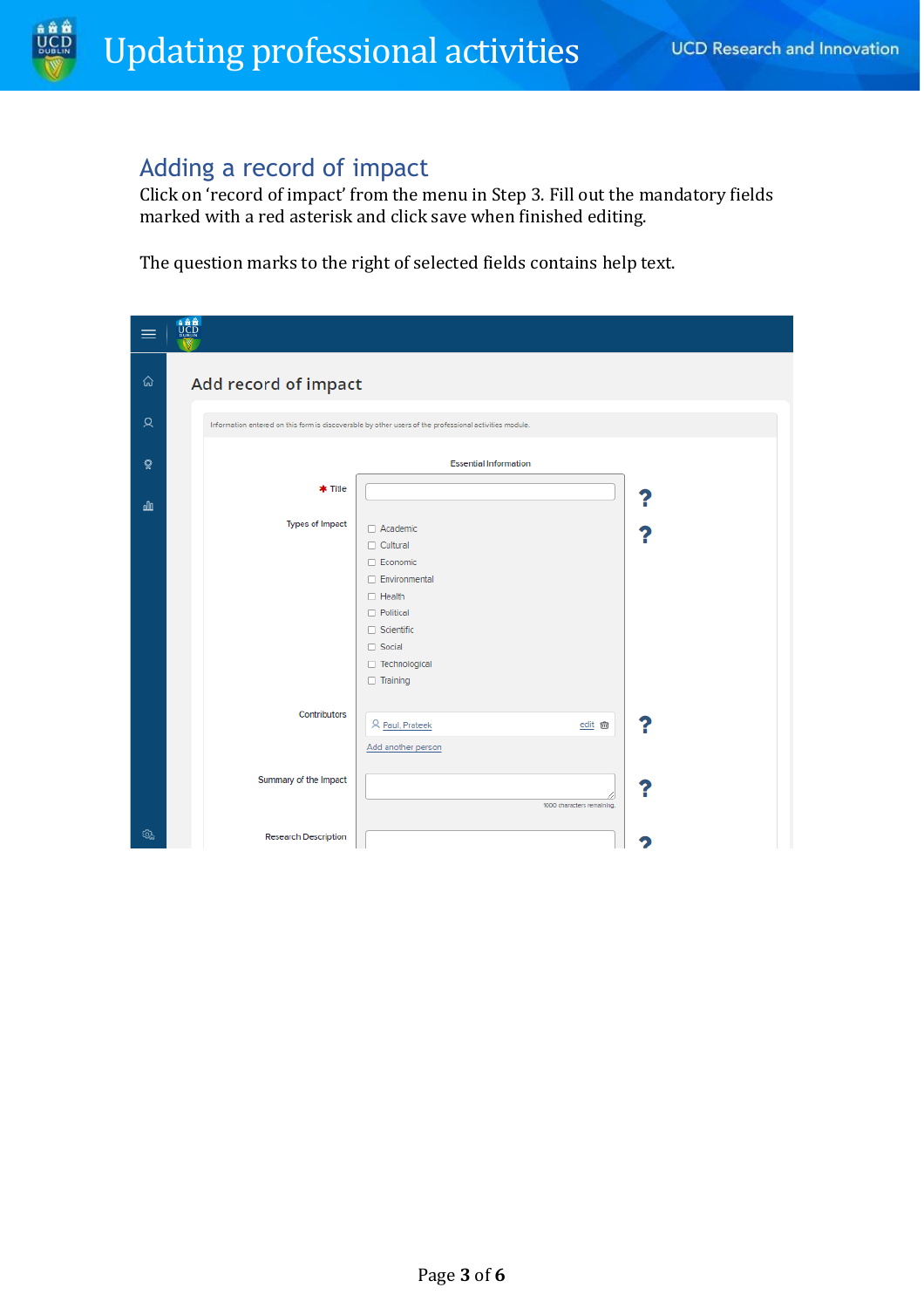

## Linking publications, grants, activities and impacts

Creating a relationship between two items, for example -- an article and a grant only requires a couple of clicks. You can go to *Menu* → *My Profile* → *Tools* → *Create Links* and select the type of items you want to link.

| Category Admin<br>Funding<br>Open Access<br>Reporting<br>System Admin<br>Assessment<br>My Profile<br><b>My Work</b><br><b>Tools</b><br>Guidance<br>About Me<br><b>Settings</b><br>> Research Outputs<br>> Automatic Claiming<br>> Import Research Outputs<br>> Edit Profile<br>> Help Guide<br>Create Links<br>> Name-based Search<br>> Privacy Information<br>> Grants<br>> Workspace<br>> Professional Activities<br>> ORCID Settings<br>> Teaching Activities<br>> Account Settings<br>> Configure Homepage<br>> Manage Delegates | $\times$ |  |  |  |  |  |             |  |
|--------------------------------------------------------------------------------------------------------------------------------------------------------------------------------------------------------------------------------------------------------------------------------------------------------------------------------------------------------------------------------------------------------------------------------------------------------------------------------------------------------------------------------------|----------|--|--|--|--|--|-------------|--|
|                                                                                                                                                                                                                                                                                                                                                                                                                                                                                                                                      |          |  |  |  |  |  |             |  |
|                                                                                                                                                                                                                                                                                                                                                                                                                                                                                                                                      |          |  |  |  |  |  |             |  |
|                                                                                                                                                                                                                                                                                                                                                                                                                                                                                                                                      |          |  |  |  |  |  |             |  |
|                                                                                                                                                                                                                                                                                                                                                                                                                                                                                                                                      |          |  |  |  |  |  |             |  |
|                                                                                                                                                                                                                                                                                                                                                                                                                                                                                                                                      |          |  |  |  |  |  |             |  |
|                                                                                                                                                                                                                                                                                                                                                                                                                                                                                                                                      |          |  |  |  |  |  |             |  |
|                                                                                                                                                                                                                                                                                                                                                                                                                                                                                                                                      |          |  |  |  |  |  |             |  |
|                                                                                                                                                                                                                                                                                                                                                                                                                                                                                                                                      |          |  |  |  |  |  |             |  |
|                                                                                                                                                                                                                                                                                                                                                                                                                                                                                                                                      |          |  |  |  |  |  | <b>HELP</b> |  |

This option will bring you to the following page:

| ⋒    | RETURN TO THE PREVIOUS PAGE<br><b>Create links</b> |                                |                                |                                |
|------|----------------------------------------------------|--------------------------------|--------------------------------|--------------------------------|
| ହ    | Create links between                               |                                | and                            |                                |
|      | ○ Research outputs                                 | ○ Grants                       | ○ Research outputs             | $\bigcirc$ Grants              |
| Ő.   | ○ Professional activities                          | O Organisational structures    | O Professional activities      | ○ Organisational structures    |
|      | O Projects                                         | $\bigcirc$ Pieces of equipment | O Projects                     | $\bigcirc$ Pieces of equipment |
|      | $\bigcirc$ Teaching activities                     | ○ Records of impact            | $\bigcirc$ Teaching activities | $\bigcirc$ Records of impact   |
| nlla |                                                    |                                |                                |                                |
|      |                                                    |                                |                                |                                |

When you choose *Research Outputs*, the current list of your publications will appear at the bottom left side of the page and when you click on the *grants* option then the list of grants will appear at the bottom right side of the page. You will also have the option to add a new item by clicking the relevant button that appears in the end of your current list of items, *Add a new xxx activity*.



If the brief citation in the *Results* view does not provide enough information for you to decide on its relationship to other items, click on the *View* icon, which will open the full item in a separate tab. Clicking the *Existing Links* icon presents a view of the relationships currently defined in the system.

| □ Unique Book review test 25 View Q       |  |
|-------------------------------------------|--|
| • <sup>6</sup> Existing links (to a user) |  |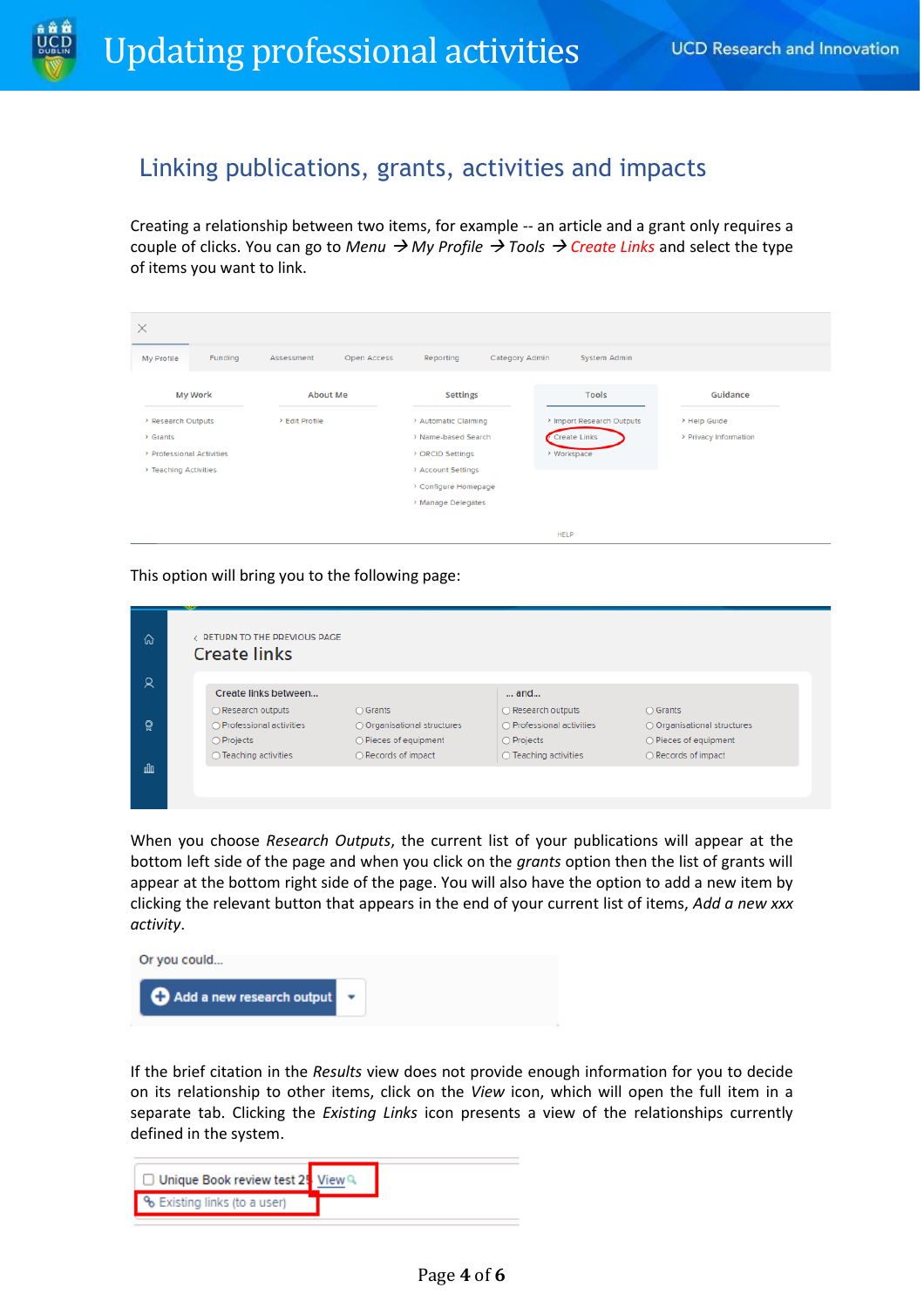Note: The filters are present to include items from the past two years, but you can change the date range -- as well as other parameters -- by clicking on *Change*, which brings up the filter options. If you are sure an item is in the system, but you aren't finding it using the default search settings, try changing the "Linked to" value from your name to "Anyone" or remove the Date restriction.

| <b>Current filters:</b><br>• Linked to: | Change |
|-----------------------------------------|--------|
| • Published: from 16/11/2018            |        |

After you have filtered the items to bring up the correct article and grant, check the items. This will prompt the system to open the *Click to create* menu in order to click on the button *Create a new link*. If a research output was supported by multiple grants, they can all be selected at this point and linked; however, if you attempt to link items that already have a relationship, the system will display an error message.

| You have selected to link:                                                                                    |  |
|---------------------------------------------------------------------------------------------------------------|--|
|                                                                                                               |  |
| - Development of Scalable Whole-Building Energy Models under Zero Commissioning, Zero Maintenance Constraints |  |
| <b>Create one new link</b>                                                                                    |  |

Note: There is an option to add links to a specific item by going to detailed view of the item by clicking on the title and then clicking on tab Create Links of the Links section of the item present at the bottom of the page.

| Links (1)      |                                                                                                                                                                                                                                                      | <b>Create links</b>        |
|----------------|------------------------------------------------------------------------------------------------------------------------------------------------------------------------------------------------------------------------------------------------------|----------------------------|
| <b>L</b> Users | Authored by I                                                                                                                                                                                                                                        | $\blacktriangleright$ Edit |
|                | Link Symplectic Elements users to this research output                                                                                                                                                                                               |                            |
|                | Add a user by typing their name in the textbox below (type their surname first and then their first name).<br>Then, select the relationship type and click on the add button $\left( \bullet \right)$ to associate a user with this research output. |                            |
|                |                                                                                                                                                                                                                                                      |                            |
|                |                                                                                                                                                                                                                                                      |                            |